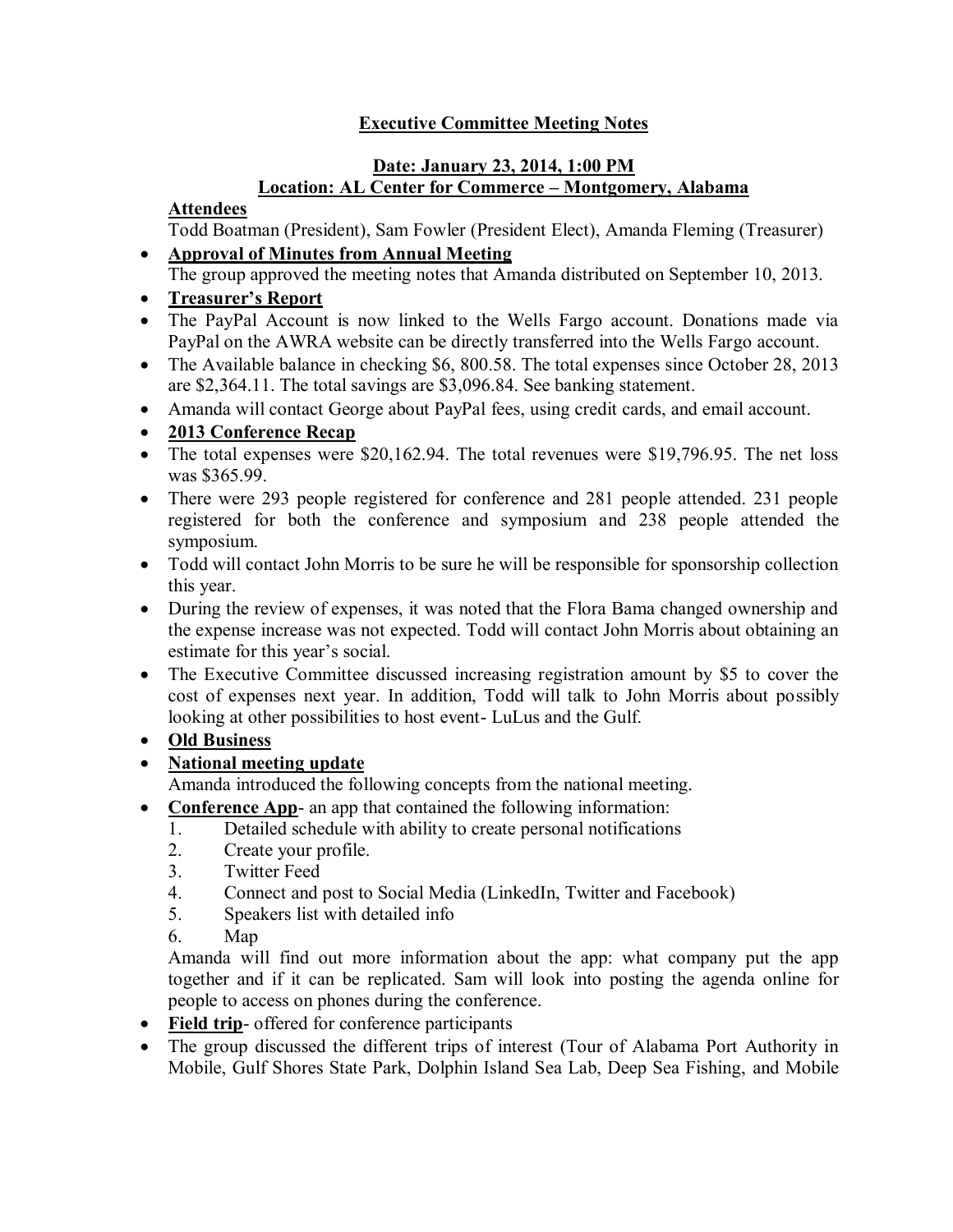Bay Estuary) and the possibility of Friday afternoon or Wednesday morning trip. An additional fee would be charged for the event and pre-registration would be required.

- Todd and Sam will discuss with the conference planning committee. In addition, this year we may add questions about the trip to the conference survey.
- **Group run** free 5k fun run available one morning during the conference This would be a low cost, networking and socializing option if a member wanted to organize a beach run.
- **Ask me about**
- Conference attendees wear "Ask Me About…" ribbons on their nametags. Attendees were encouraged to begin a conversation with anyone wearing "Ask Me About…" ribbons.
- The group discussed the possibly of adding ribbons to the registration packet, may initiate program this year for the Thursday evening reception. Sam and Todd will discuss this with the conference planning committee.

### **Speed networking**-

Students are paired with a professional member to meet each other and to talk about their interests and career goals. Students were rotated every few minutes until they have had the opportunity to meet several professionals.

 Todd and Sam will discuss the possibility (maybe during breakfast) with the conference planning committee.

# **Other**

Amanda transferred the historic files to Sam.

# **2014 Symposium Planning**

**Overall Theme**

Sam is exploring the theme of water and energy nexus.

- **Potential Speakers**
- Alabama Power Company, Tennessee Valley Authority, Alabama Coal Association, Geological Survey Association, United States Army Corps of Engineer
- Sam will begin to put together a perspective list. These organizations should discuss the relationship between electrical energy and water, projections for water use now and in the future, and what they do as stewards of the water.

# **Other Business**

- **Tax status**
- Amanda will contact, Mike Catt (AWRA accountant) and ask when he plans to file taxes this year and how often an audit should be conducted. Mike Catt charges \$250 for the filing.
- The Executive Committee will add information about the accountants and audit to the bylaws.
- **Website**
- Amanda will ask George how many views the website has and the fee for website hosting.
- This year will include a survey item asking participants if they use the website and what improvements to the website should be made.
- **Banking**